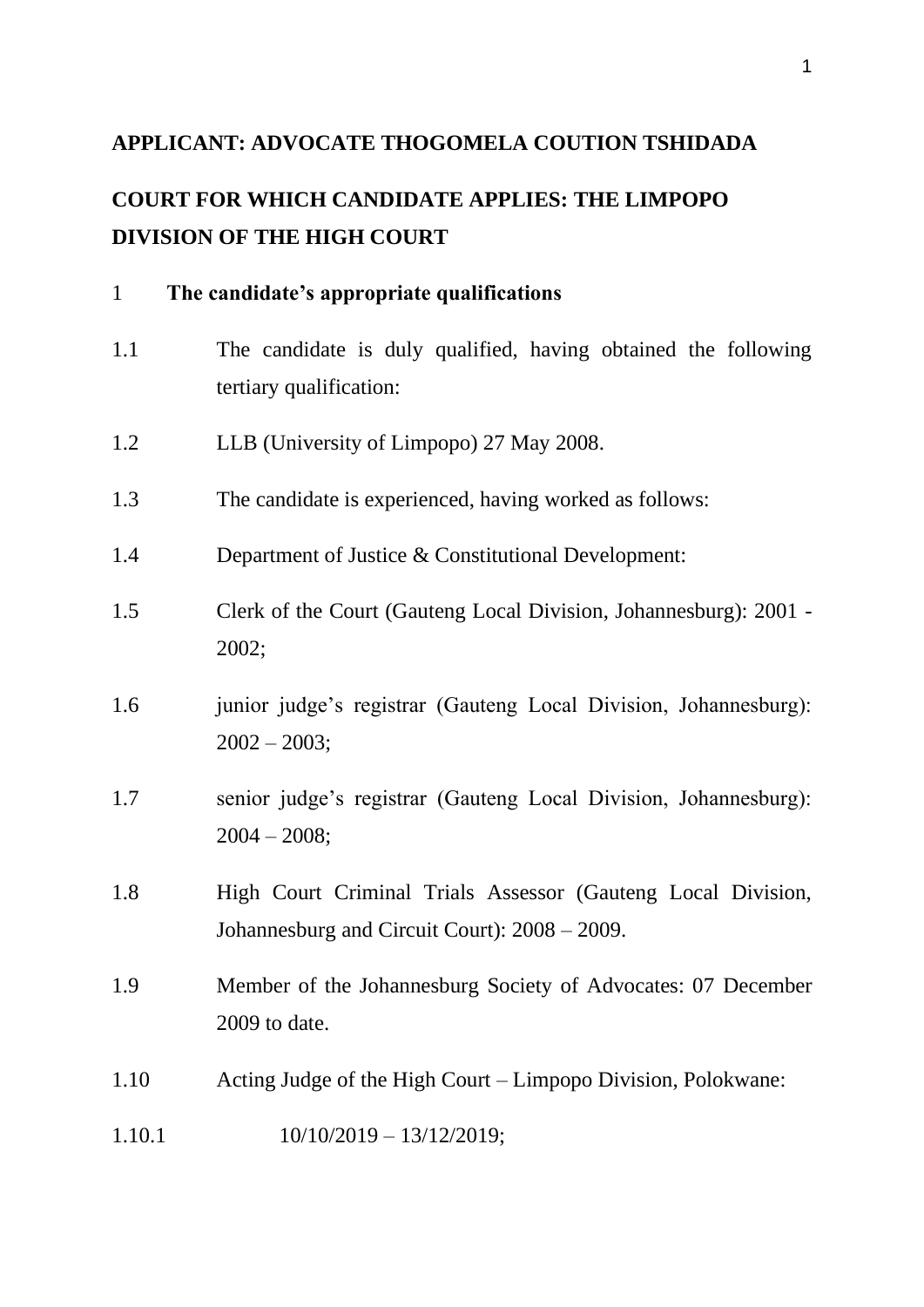- 1.10.2  $27/02/2020 30/06/2020;$
- 1.10.3 01/02/2021 27/03/2021; and
- $1.10.4$  01/07/2021 31/08/2021.
- 1.11 During his tenure as an acting judge, the candidate presided over both civil and criminal matters.

### 2 **Whether the candidate is a fit and proper person**

- 2.1 The candidate is a fit and proper person, because:
- 2.1.1 the Legal Practice Council issued a certificate of good standing in respect of his application dated 21 June 2021;
- 2.1.2 The Johannesburg Society of Advocates issued a certificate of good standing in respect of his application dated 18 June 2021.

## 2.2 There do not appear to be any:

- 2.2.1 complaints or disciplinary proceedings pending against him in his professional capacity; or
- 2.2.2 criminal or civil litigation pending against him.
- 2.3 However, in 2014, the Johannesburg Society of Advocates (JSA) charged the candidate with overreaching during the period of 2011 to 2012. The candidate pled guilty and the JSA issued the candidate a warning and a fine.
- 2.4 The candidate is a member of the Black Lawyers Association (from 2018 to date) which aims to serve the legal fraternity and community, as well as to promote transformation.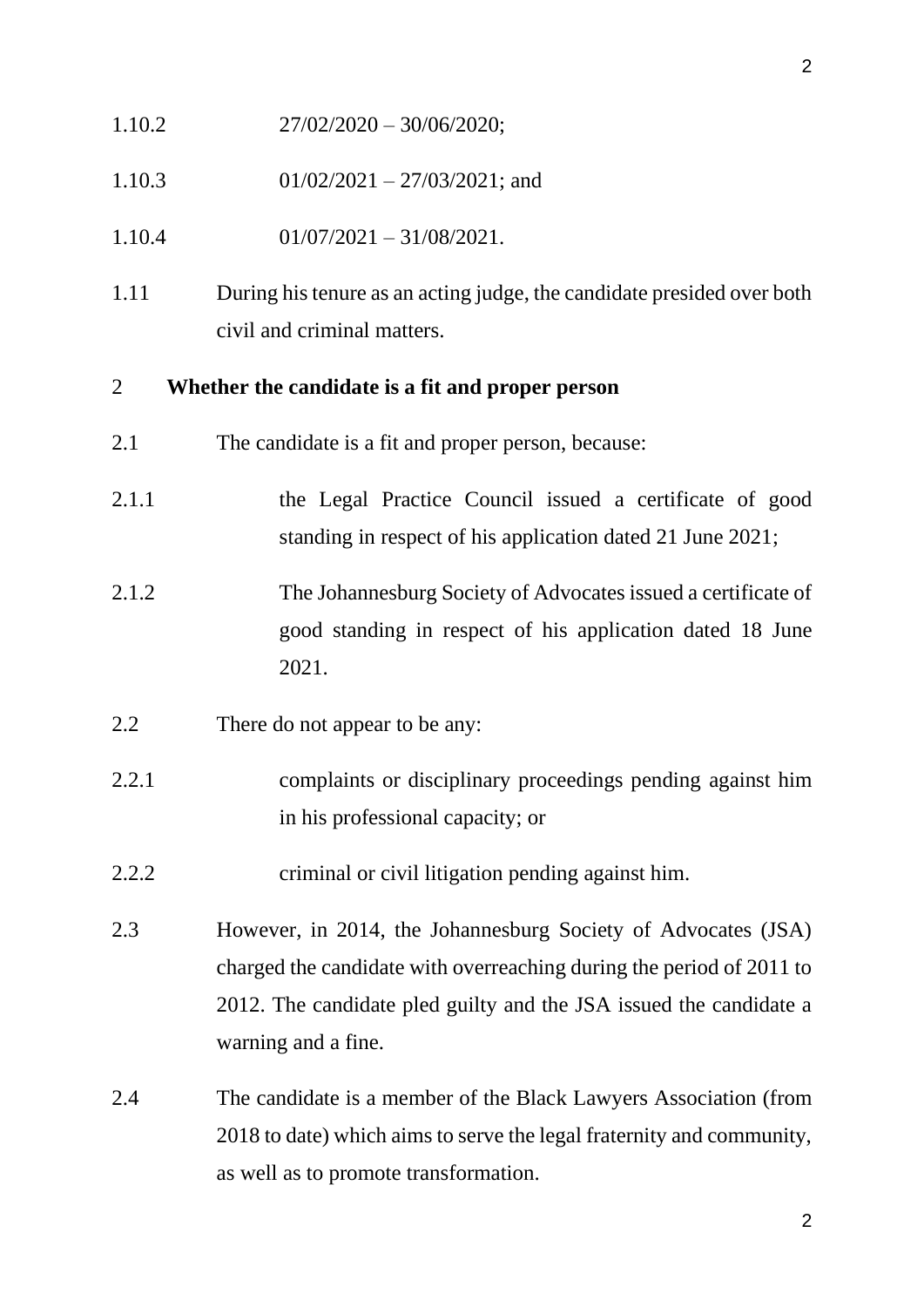2.5 The candidate has also presented a virtual lecture on *"Personal Injuries and Quantification of Damages in MVA (RAF) Claims",* at a seminar hosted by the Black Lawyers Association, at Limpopo on 30 January 2021.

## 3 **Whether the candidate's appointment would help to reflect the racial and gender composition of South Africa**

3.1 The candidate is a black man and his appointment will contribute to reflect the racial composition of South Africa, but not the gender composition of South Africa.

### 4 **The candidate's knowledge of the law, including constitutional law**

- 4.1 The candidate is relatively well-versed in the law, having been a legal practitioner for just shy of eleven years; his practice consisting predominantly civil matters – specifically RAF matters – and his having presided over both civil and criminal matters as an acting judge, continually during 2019 – 2021.
- 4.2 He has not published any written articles.

## 5 **The candidate's commitment to the values of the Constitution**

- 5.1 The candidate is committed to the values of the Constitution, as it appears from the content of paragraph 2.1 above, among others, as well as his involvement in the following community and other organizations in the last ten years:
- 5.1.1 Tshiozwi Community Development Fund (2017 to date); and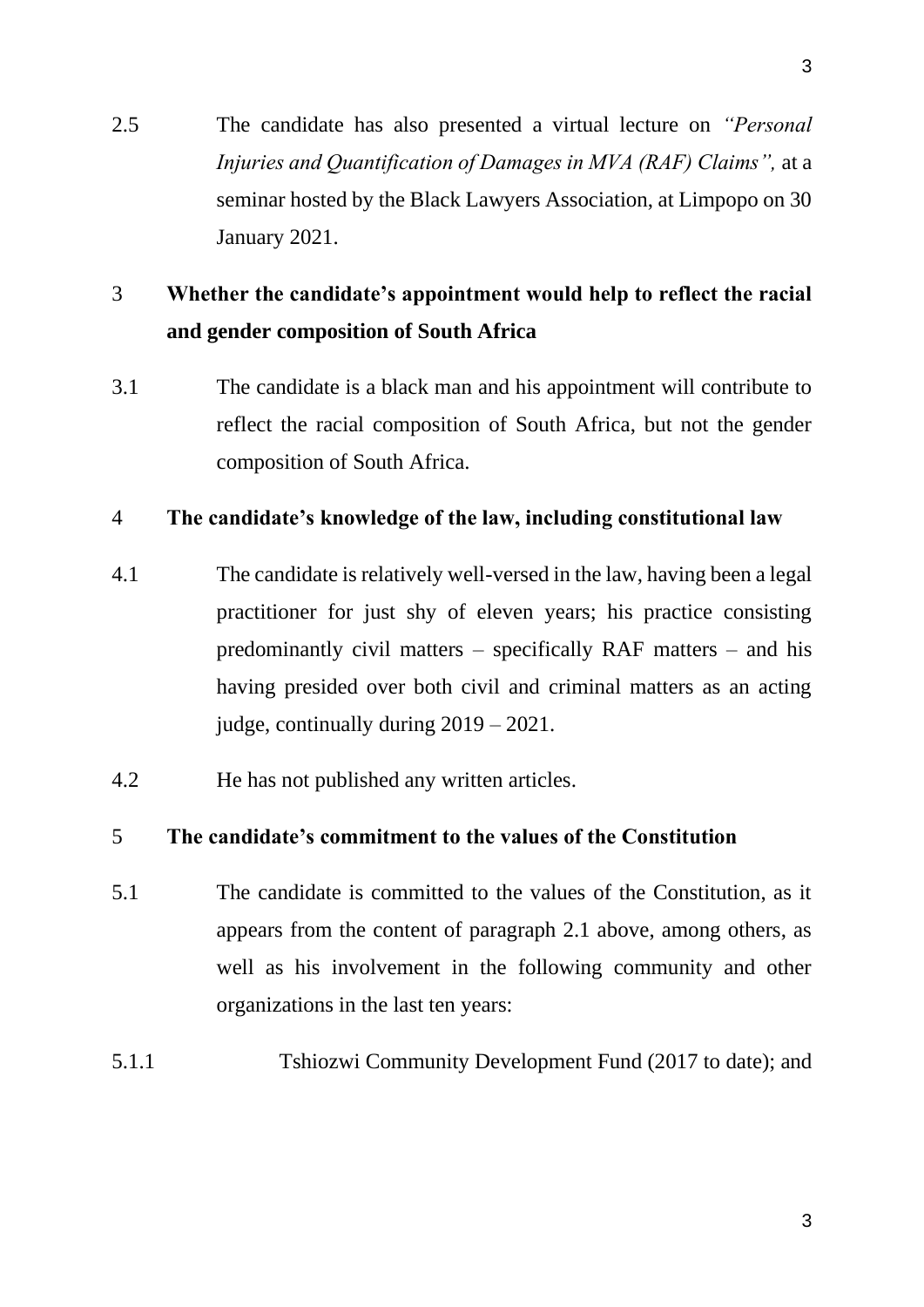5.1.2 Zakarriya Park Community Policing Forum (the duration of the candidate's involvement in such organization is unknown).

#### 6 **Whether any judgments have been overturned on appeal**

- 6.1 The candidate is aware of two of his judgments delivered in the High Court during his tenure as an acting judge – being taken on appeal.
- 6.2 One is pending before the Limpopo Division, Polokwane and the other is pending before the Supreme Court of Appeal.

## 7 **The extent and breadth of the candidate's professional experience**

- 7.1 It cannot be stated with absolute certainty whether the candidate is a proficient lawyer, as he has only been in practice for just shy of eleven years, and his practice consists predominantly of civil RAF matters. He has also only held the position of acting judge on four occasions over the last two years.
- 7.2 As a point of concern, the candidate possesses limited to no exposure to matters other than RAF matters and criminal matters. The candidate has never been exposed to constitutional litigation and has not specified the extent to which he has been exposed to contract law.
- 7.3 Also, the candidate has only appeared in the various High Courts (North and South Gauteng; North West and Limpopo (Thohoyandou and Polokwane)) and several Johannesburg Magistrate's Courts. It would appear that he his only attendance at the Supreme Court of Appeal was with his mentor during his pupillage. The candidate has not appeared in the Constitutional Court.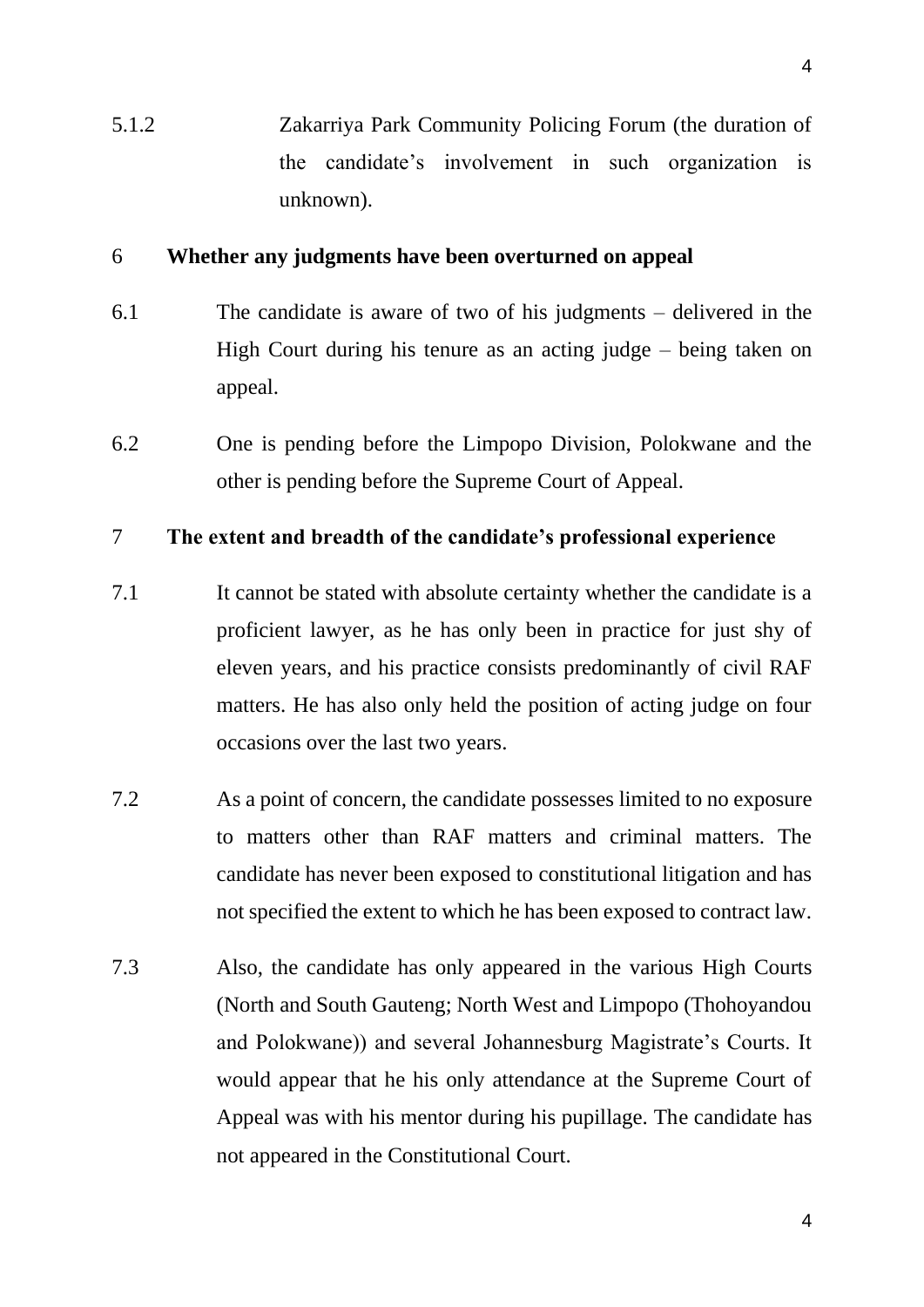#### 8 **The candidate's linguistic and communication skills**

8.1 The candidate is relatively proficient in the English language and communication skills, as is apparent from the six written judgments attached to the candidate's application.

### 9 **The candidate's ability to produce judgments promptly**

9.1 It would appear that the candidate is able to produce judgments promptly – at the time of his application (dated 2 July 2021) the candidate has no part-heard matters pending, nor does he have any reserved judgments outstanding.

#### 10 **The candidate's fairness and impartiality**

10.1 There are no reservations or concerns regarding the candidate's impartiality and fairness.

#### 11 **The candidate's independent mindedness**

- 11.1 There are no reservations or concerns regarding the candidate's independent mindedness. The candidate's ability in respect of independent discourse reflects from the judgments attached to the application.
- 11.2 However, the candidate has only been practising as an Advocate since 2010 (a period of almost eleven years) which may be to his detriment in formulating decisions relating to matters involving complex legal principles and questions. This is so, with specific reference to the candidate's limited exposure, which consists of mainly RAF matters (70% of the candidate's practice). A mere 25% of the candidate's practice consists of administrative law, which percentage is representative of ten years in practice.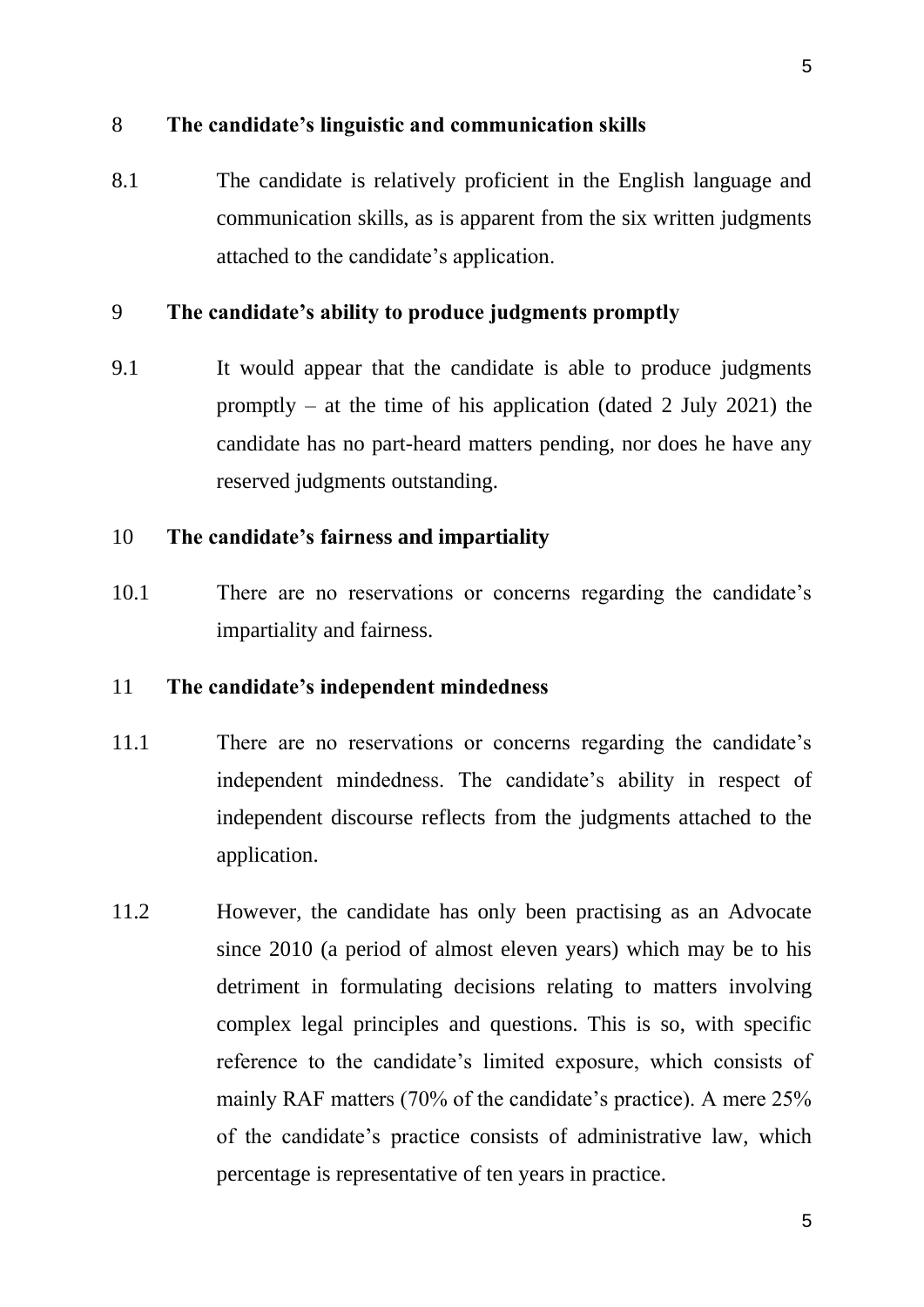### 12 **The candidate's ability to conduct court proceedings**

12.1 Not answered.

#### 13 **The candidate's administrative ability**

- 13.1 The candidate is administratively proficient, as may be gleaned from his career record, and with specific reference to:
- 13.1.1 the positions he has held as a clerk of the High Court and Judge's Registrar;
- 13.1.2 High Court Criminal Trial Assessor;
- 13.1.3 his position as Acting Judge in the Limpopo Division Polokwane and Thohoyandou; and
- 13.1.4 his involvement as member of the Tshiozwi Community Development Fund.

#### 14 **The candidate's reputation for integrity and ethical behaviour**

- 14.1 As mentioned above, during 2014, an investigation was launched by the Johannesburg Society of Advocates (JSA) in respect of overreaching in RAF matters. The candidate was charged with overreaching during the period of  $2011 - 2012$ , and he pleaded guilty to the charge. He was subsequently given a warning and fined.
- 14.2 No additional information is proffered with regards to any additional transgressions or complaints.
- 14.3 Despite the aforementioned transgression, the candidate has served as an Acting Judge in mainly the Limpopo Division, Polokwane, and Limpopo Local Division, Thohoyandou.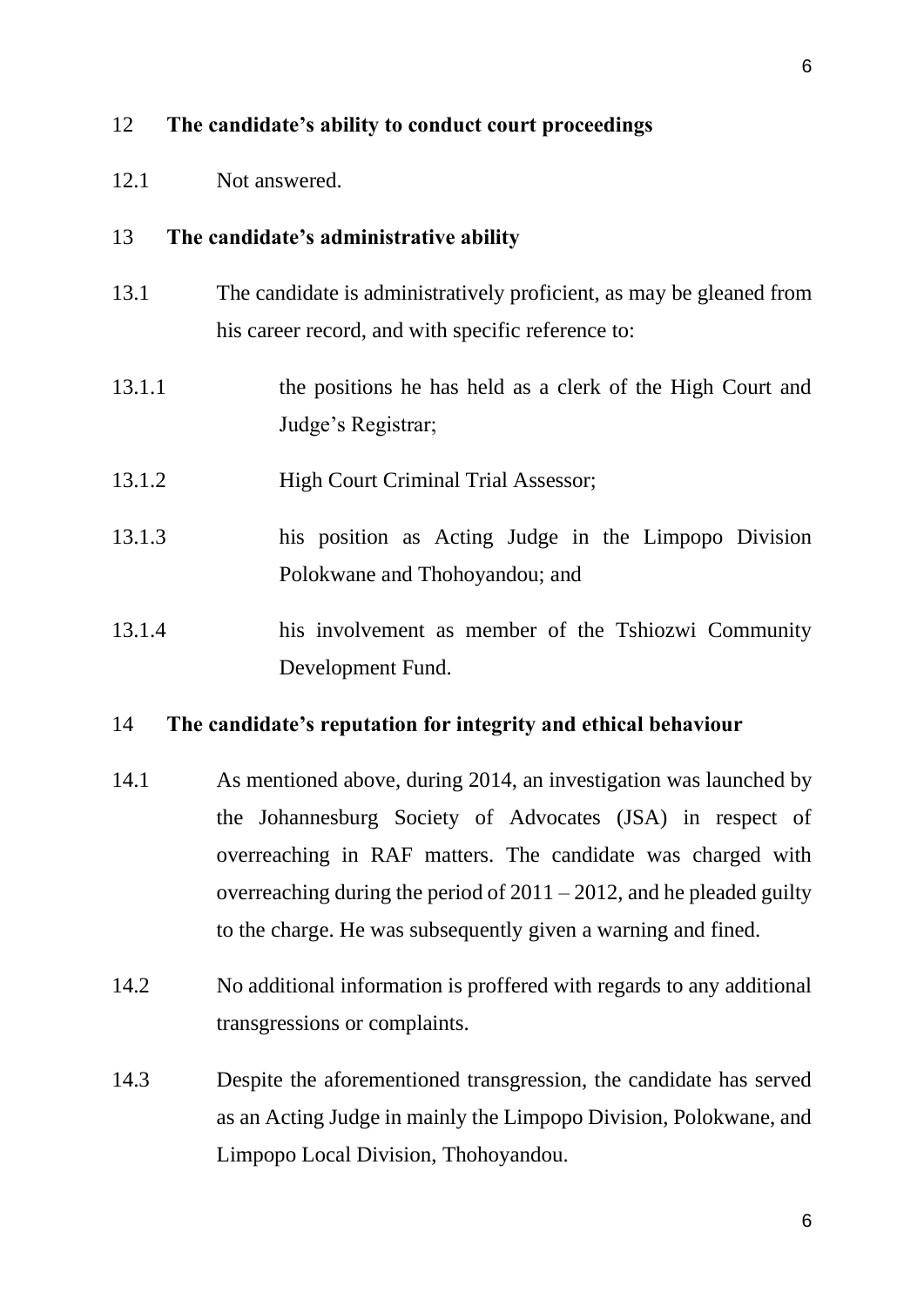## 15 **The candidate's judicial temperament**

15.1 Not commented upon.

# 16 **The candidate's commitment to human rights, and experience regarding the values and needs of the community**

16.1 The candidate's commitment to human rights, and experience regarding the values and needs of the community, appear from his involvement in the community activities as mentioned *supra*.

## 17 **The candidate's potential**

17.1 Despite the candidate's experience as an Acting Judge, the candidate respectfully does not, at this stage, possess the required exposure to different fields of law which would enable him to contribute to the legal system with legal acuity.

# 18 **The message that the candidate's appointment would send to the community at large**

18.1 The candidate does not, at this stage, possess the necessary skill and experience which, should he be appointed, convey to the community at large that the judiciary consists of judges that are sufficiently experienced and proficient to effectively contribute to the South African legal system in a Constitutional era.